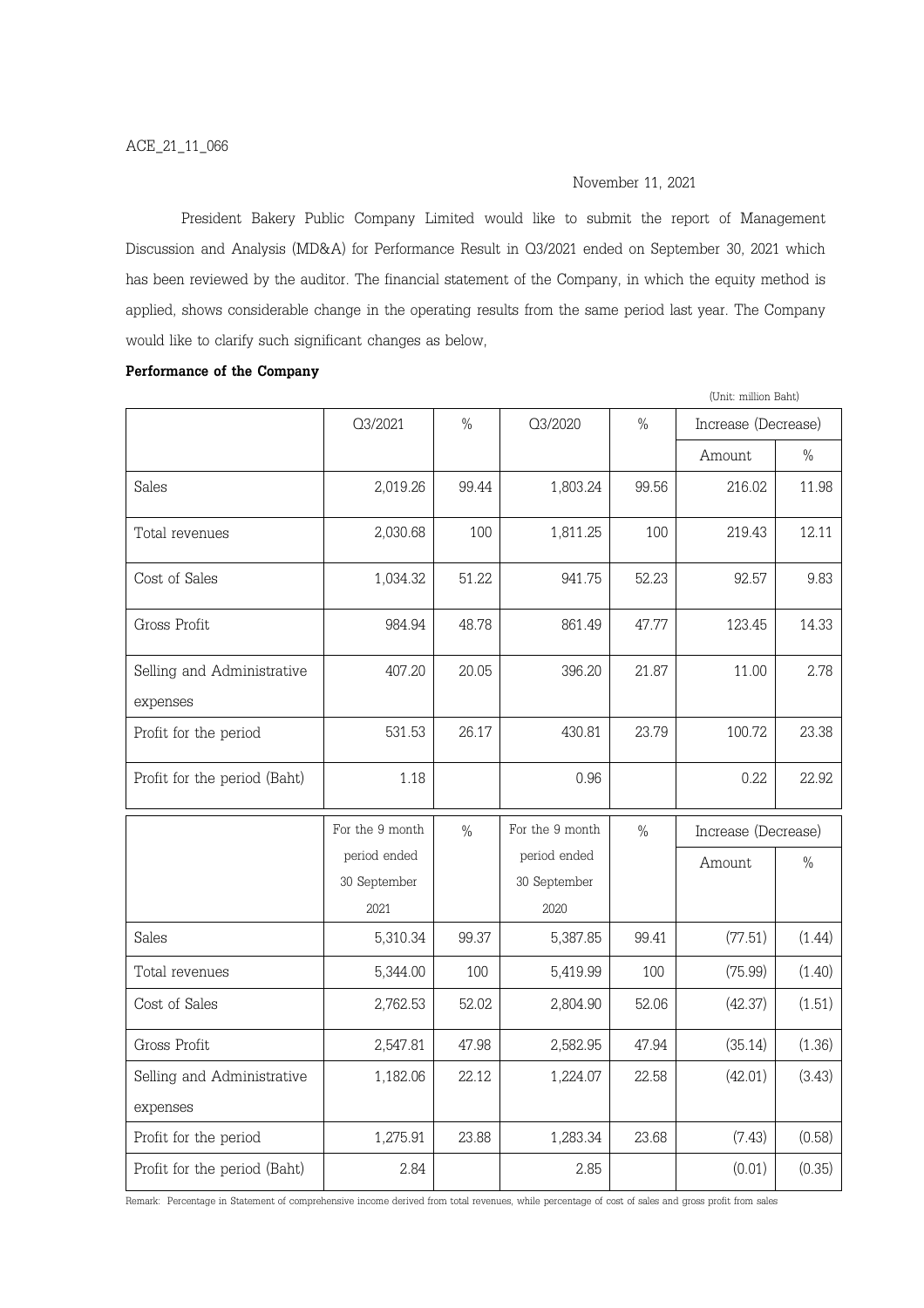# 1. Operating Results

#### 1.1 Sales Revenue

The Company recorded total sales revenue of Baht 2,019.26 million and Baht 1,803.24 million in Q3/2021 and Q3/2020 respectively, or increasing by 11.98%.

For the nine-month period ended September 30 2021, total sale revenue stood at Baht 5,310.34 million, or decreasing by 1.44% from the same period last year.

#### 1.2 Cost of Sales

The cost of sales of the Company in Q3/2021 stood at Baht 1,034.32 million, increasing by 9.83% from the same quarter last year. The cost of sales to total sales ratio to be at 51.22% in Q3/2021, lower from 52.23% in the same quarter last year. As a result, the gross profit margin of the Company stood at 48.78% increasing from 47.77% in the same quarter last year.

For the nine-month period ended September 30 2021, the cost of sales stood at Baht 2,762.53 million, decreasing by Baht 42.37 million or 1.51% from the same period last year. As a result, the gross profit margin increased to 47.98% from 47.94% in the same period last year. The depreciation of machines some production lines cut off.

#### 1.3 Selling and Administrative Expenses

The selling and administrative expenses in Q3/2021 amounted to Baht 407.20 million, accounting for 20.05% of total income, increasing by 2.78% from the same quarter last year As a result of the rising oil prices for transportation when compared to selling and administrative expenses for nine-month period of year 2021 and 2020 the selling and administrative expenses were accounted for 22.12% and 22.58%, decreasing by 3.43% from the same period last year.

#### 1.4 Profit for the period

The Company had profit for the three-month period ended 30 September 2021 of Baht 531.53 million, or increasing by 23.38% from the same quarter last year, and recorded profit for the period of Baht 1,275.91 million in nine month of 2021, or decreasing by 0.58% from the same period last year. Moreover, the Company has recognized the share of loss from investment in joint venture For the nine month period ended 30 September 2021 in the amount of Baht 0.97 million.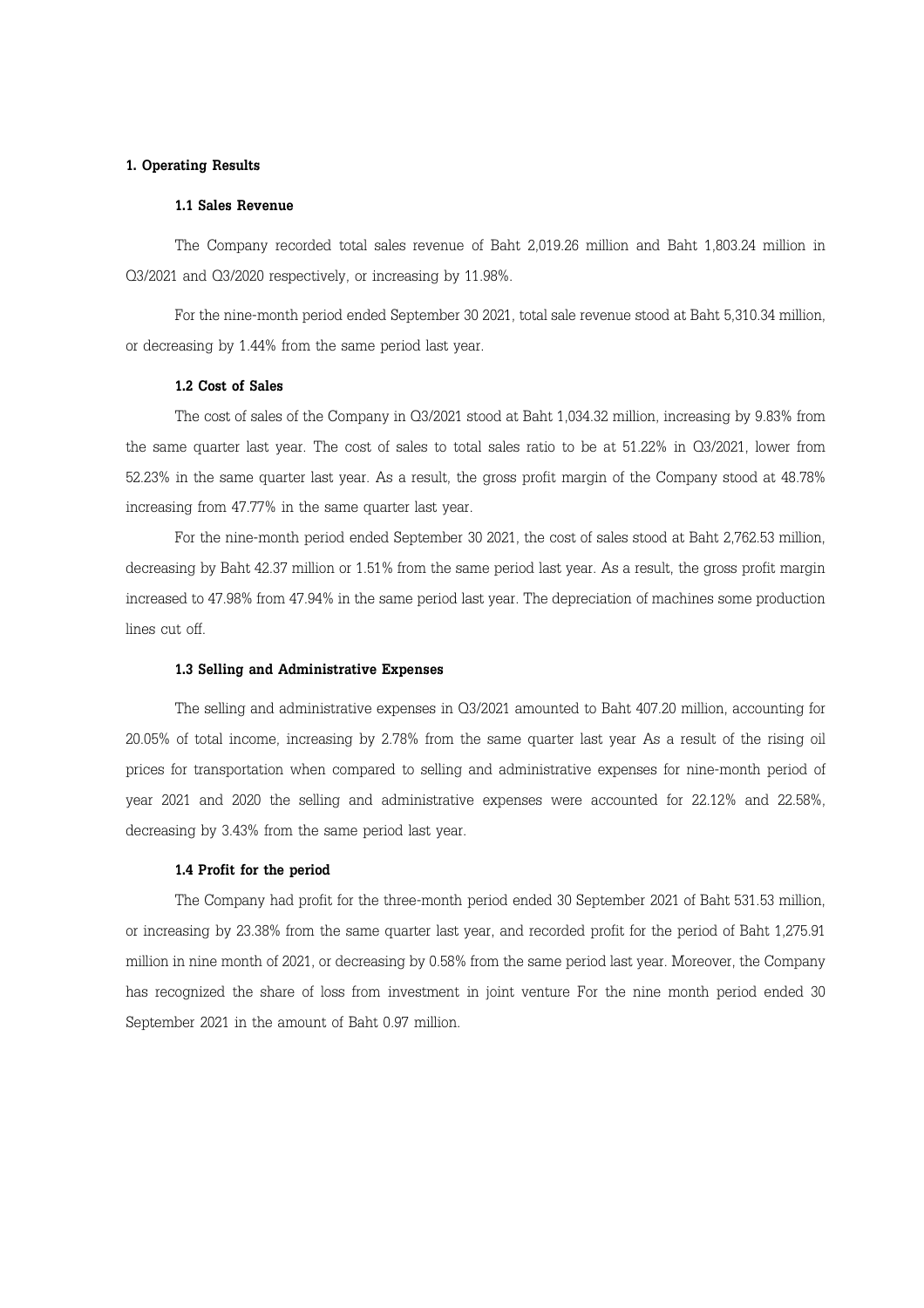#### Financial Position of the Company

(Unit: million Baht)

|                       | September 30, | $\%$  | December 31, | $\frac{0}{0}$ | Increase   |      |
|-----------------------|---------------|-------|--------------|---------------|------------|------|
|                       | 2021          |       | 2020         |               | (Decrease) |      |
|                       |               |       |              |               | Amount     | $\%$ |
| Total Assets          | 10,875.97     | 100   | 10,298.89    | 100           | 577.08     | 5.60 |
| Total Liabilities     | 1,129.51      | 10.39 | 1,049.02     | 10.19         | 80.49      | 7.67 |
| Shareholders' Equity  | 9,746.46      | 89.61 | 9,249.87     | 89.81         | 496.59     | 5.37 |
| Total Liabilities and | 10,875.97     | 100   | 10,298.89    | 100           | 577.08     | 5.60 |
| Shareholders' Equity  |               |       |              |               |            |      |

# 2. Financial Position

## 2.1 Assets

The total assets of the Company as of September 30, 2021 amounted to Baht 10,875.97 million, increasing by Baht 577.08 million from December 31, 2020. Main asset of the Company comprised of current assets by 49.94% of total assets and non-current assets by 50.06% of total assets. The increase in current assets resulted from increasing cash and cash equivalents by Baht 405.50 million and increased investments in private funds of Baht 500 million, resulting in an increase in other non-current financial assets. The Company has purchased land for the construction of 3 additional distribution centers, namely Khon Kaen, Phuket and Nakhon Si Thammarat.

The trade and other receivables of the Company accounted for 6.06% of total assets, decreasing by Baht 88.02 million from December 31, 2020, because the most of account receivables were paid on due and has adjusted the repayment period for customers to be faster.

## 2.2 Liabilities

The liabilities of the Company as of September 30, 2021 totaled to Baht 1,129.51 million, accounting for 10.39% of total Liabilities and Shareholders' Equity and increasing by 7.67% from December 31, 2020, due to increase in trade and other payables was because the purchase of raw materials and packaging increased in line with the increase in sales during the third quarter. As a result, the debt to equity ratio of the Company was at 0.12 higher from 0.11 as of December 31, 2020.